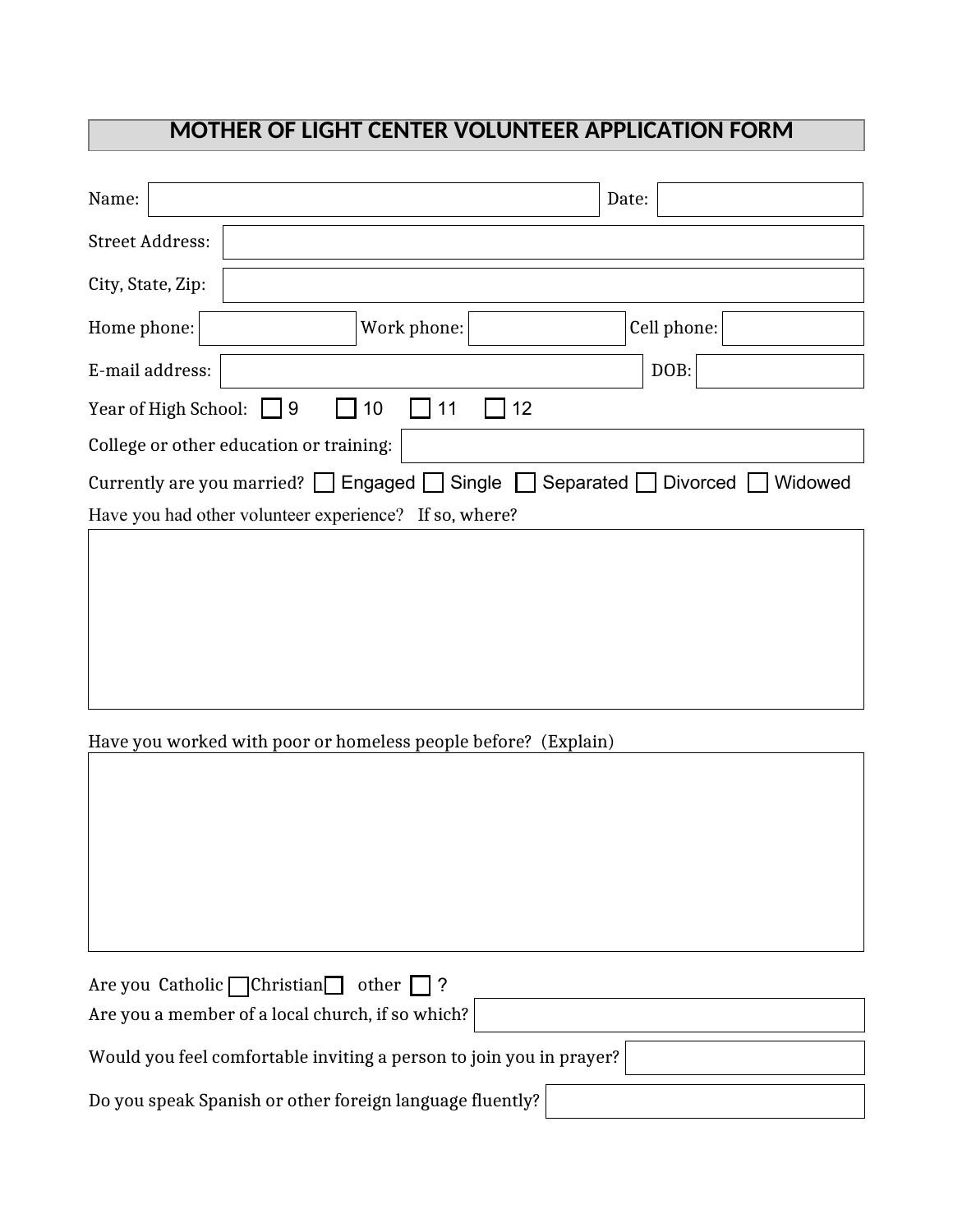#### Can you describe why you have been drawn to the Mother of Light Center?

## Are you currently under the care of a  $\Box$  physician  $\Box$  psychiatrist?

Do you have any criminal record?  $\Box$  Yes  $\Box$  No Explain:

| <b>Emergency Contact:</b>                                                                                                                      |  |             |  |             |  |  |
|------------------------------------------------------------------------------------------------------------------------------------------------|--|-------------|--|-------------|--|--|
| Relationship:                                                                                                                                  |  |             |  |             |  |  |
| Home phone:                                                                                                                                    |  | Work phone: |  | Cell phone: |  |  |
| How will you get to Mother of Light Center? $\Box$ Walk $\Box$ Public Transportation $\Box$ Drive<br>If driving, please fill in the following: |  |             |  |             |  |  |
| Driver's license: State and #                                                                                                                  |  |             |  |             |  |  |
| Car License Plate: State and #                                                                                                                 |  |             |  |             |  |  |
| Car Insurance Company                                                                                                                          |  |             |  | ID#         |  |  |

## C**onfidentiality Statement:**

*Required for each Volunteer: absolute respect for the confidential nature of many matters discussed in performing volunteer work at the Center or outside the Center or learned in connection with the Mother of Light Center mission.*

| Signature:  |  | Date: |  |
|-------------|--|-------|--|
| Print Name: |  |       |  |

Comments: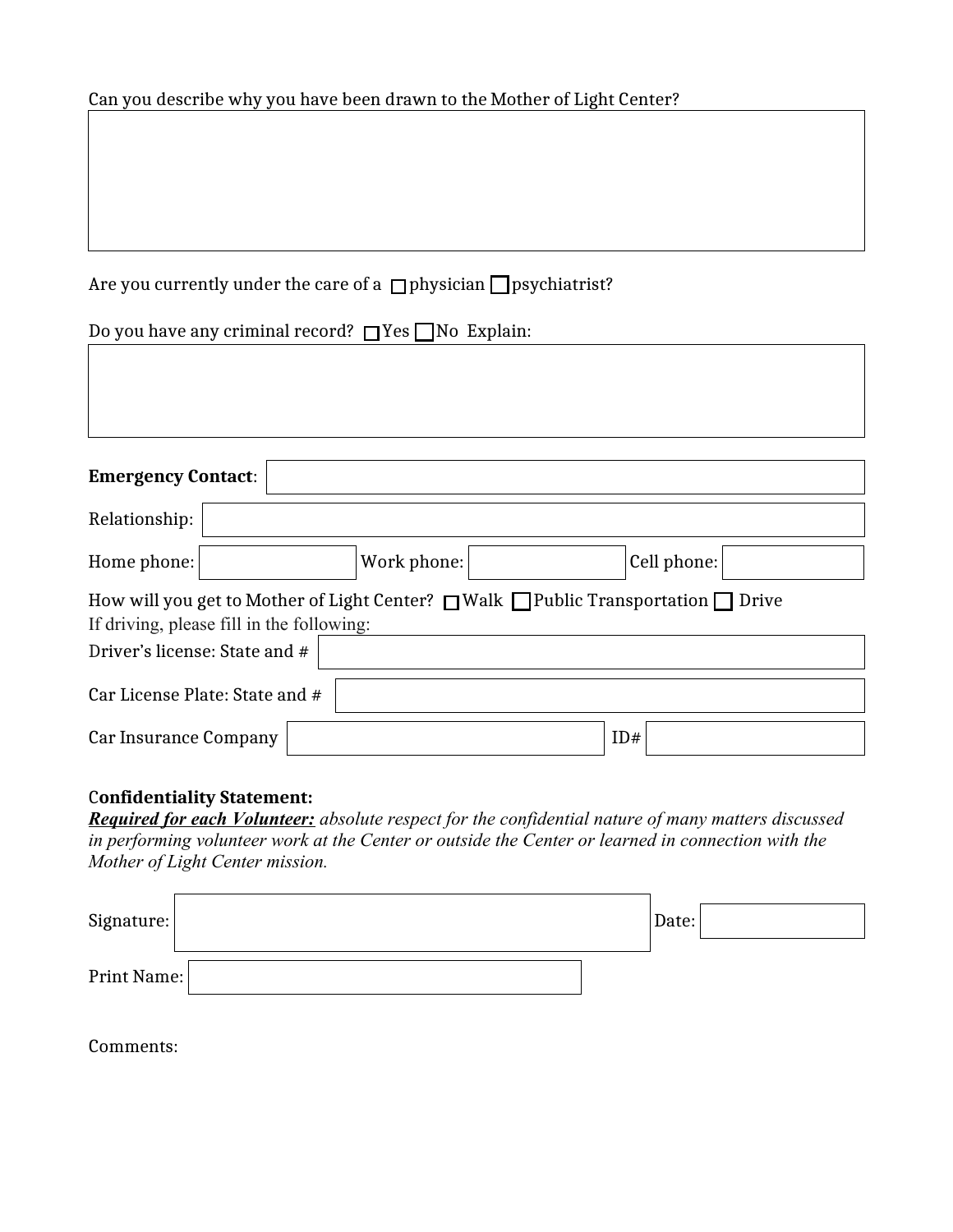## **VOLUNTEER TRAINING RECORD**

| Name:                                                                                              | E-mail: |                       | <b>Phone:</b>             |
|----------------------------------------------------------------------------------------------------|---------|-----------------------|---------------------------|
| Initial Basic Training and Package                                                                 |         | <b>Date Completed</b> | <b>Initials at Center</b> |
| <b>Comments:</b>                                                                                   |         |                       |                           |
| □ Virtus Training: required for volunteers in<br>contact with children, encouraged all to have it. |         |                       |                           |
| <b>Comments:</b>                                                                                   |         |                       |                           |
| <b>Advanced Training</b>                                                                           |         |                       |                           |
| Mental Health First Aid USA training<br>https://www.mentalhealthfirstaid.org                       |         |                       |                           |
| A workshop on the Heart Model                                                                      |         |                       |                           |
| (Healing Emotional Affective Responses to Trauma)                                                  |         |                       |                           |
| <b>Comments:</b>                                                                                   |         |                       |                           |
|                                                                                                    |         |                       |                           |
| <b>Continuing Education:</b>                                                                       |         |                       |                           |
|                                                                                                    |         |                       |                           |
|                                                                                                    |         |                       |                           |
|                                                                                                    |         |                       |                           |

**Comments:**